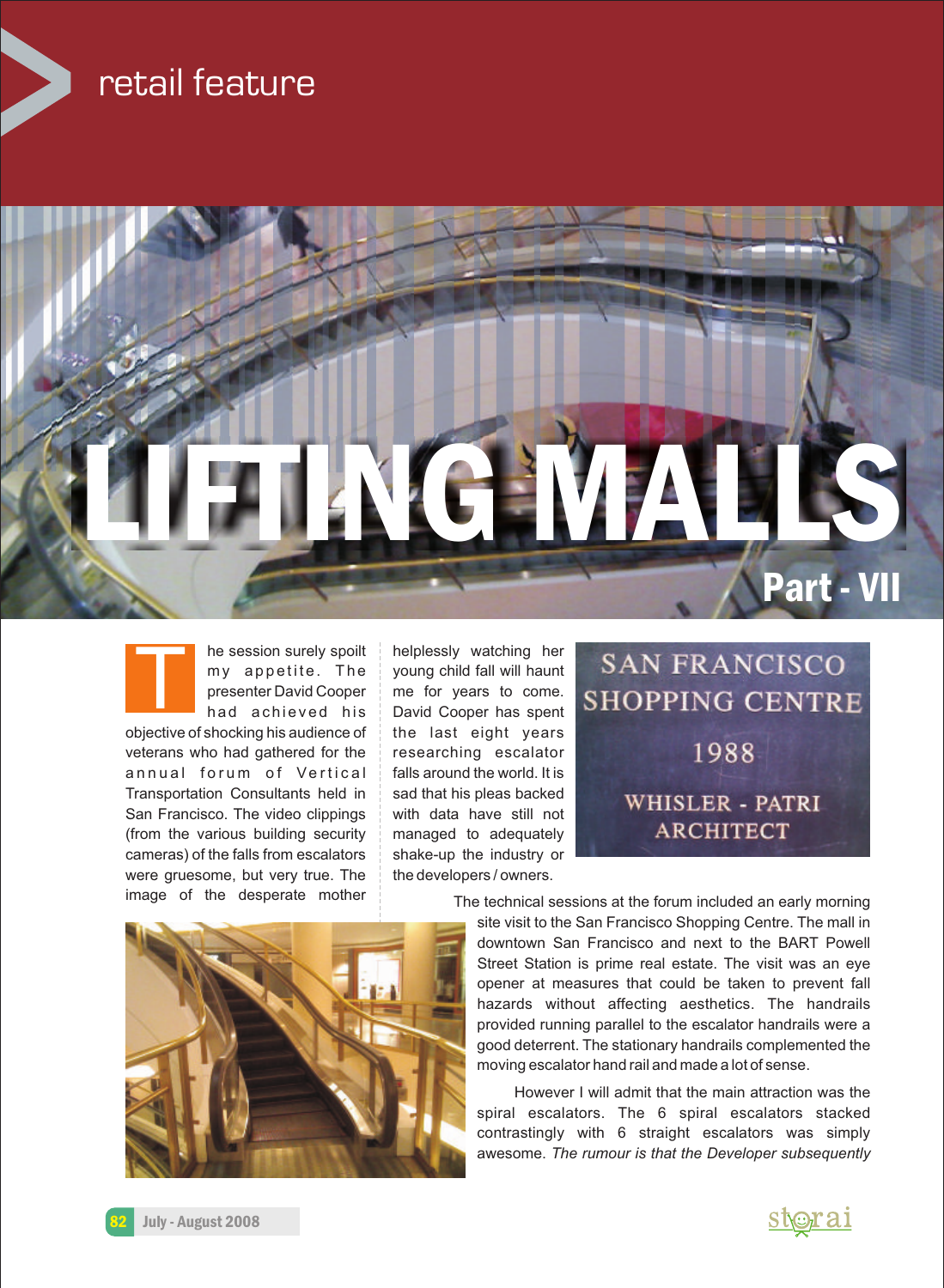## retail feature

engineers over 21/2 years to alignments are key to any escalator installation and operation and becomes an even bigger challenge when the escalators are curved with



no straight lines available for

*opted for a combination to cut down* the hoisting work. Interestingly the lady who maintains the escalators *the prohibitive expenses.* today was involved with the installation 20 years back. The fact that she is It had taken 15 Mitsubishi indispensable is obvious from the fact that she hasn't had another  $\frac{21}{2}$  ween to assignment since then.

complete the design of the Spiral escalators were first installed by Mitsubishi in 1985 at the escalators for the San Francisco | Tsukuba Shopping Centre in Japan. Since then there have been only 80 Shopping Centre. Precise similar units installed worldwide. (Information provided by Mitsubishi,



USA as per a recent article published in Elevator World India puts the figure at over 500, in any case it a miniscule fraction of the total escalators installed globally) Costs are a major discouraging factor. The current<br>alignment. The truss was shipped to<br>site in seven sections and took nine<br>months to assemble, install and<br>commission. The dome of the mall<br> $\frac{30 \text{ lakhs}$ 

was left open till the completion of **Frank Completion of the left open the left** open tegistered for the technology involved appears to be another discouraging factor.